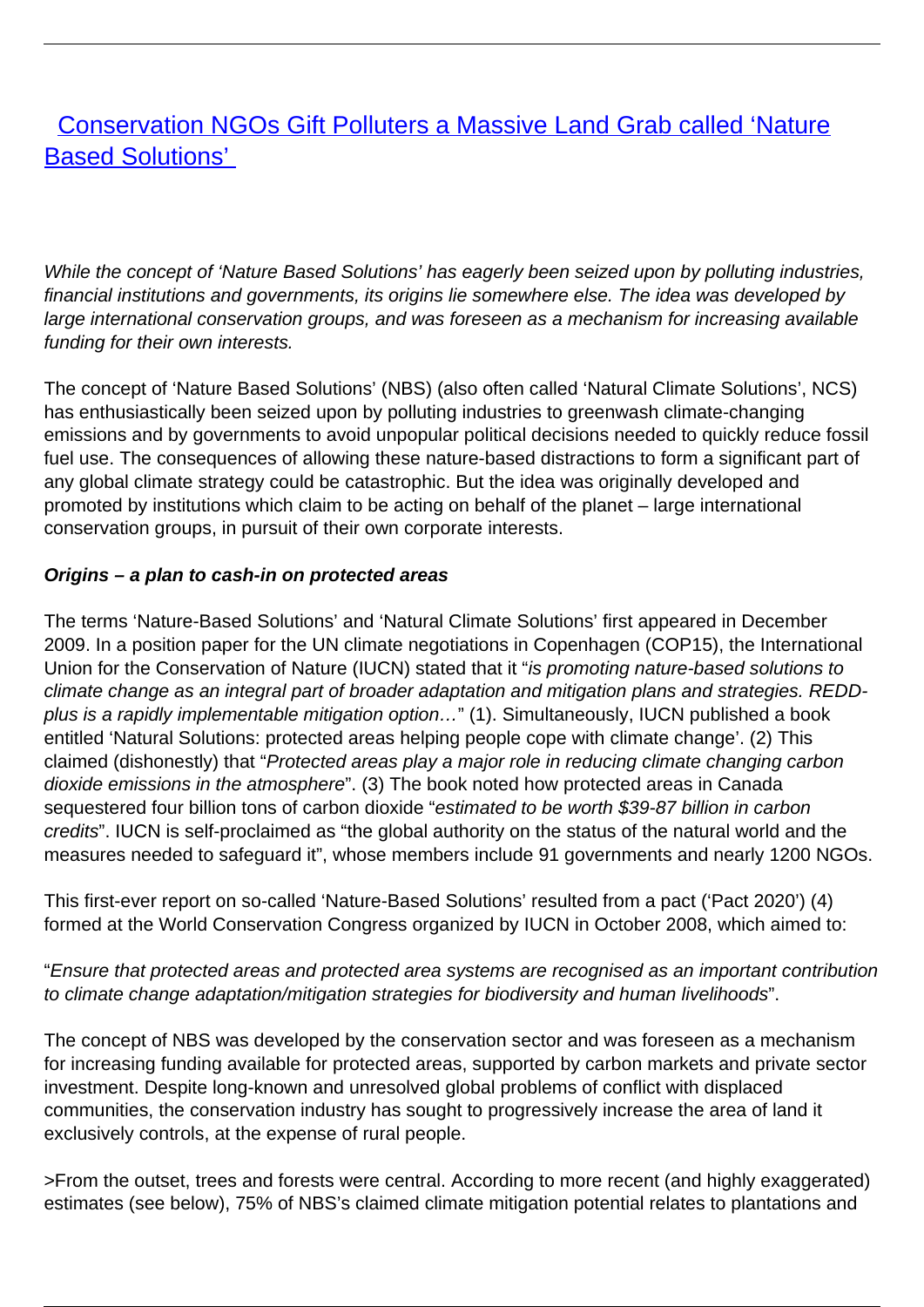forest management. (5) Largely a re-branding of REDD+, the concept allows pollution to continue by offsetting it with plantations or forest carbon sequestration.

Following the December 2015 adoption of the UN Paris Agreement, international conservation groups started ramping up pressure for support to so-called 'Nature-Based Solutions' or 'Natural Climate Solutions'. In early 2016, the US-based NGO The Nature Conservancy (TNC, the world's richest conservation corporation) started a campaign describing 'Natural Climate Solutions' as "The Forgotten Solution", emphasising that the claimed climate mitigation potential for this should attract a commensurate amount of 'attention' (i.e. funding). (6) In September 2016, IUCN adopted a definition of NBS at the World Conservation Congress (7) and by the end of the year had published an 'NBS manifesto'. (8)

>From the outset, conservationists saw themselves as essential brokers and providers of so-called 'Nature-Based Solutions', and saw it as a mechanism to generate carbon credits for polluting industries, thus mobilising corporate money. (9) The leader of The Nature Conservancy's NBS work, Justin Adams, said in 2015 that:

"We need to find new ways of bringing private sector actors in…The Nature Conservancy has relationships, it has land assets, it has field programmes around the world. If we can leverage all of that, then the Nature Conservancy can play a very, very important role in addressing the climate challenge". (10)

#### **Creating a pseudo-scientific underpinning**

A significant boost for the idea was the publication in October 2017 of the paper 'Natural Climate Solutions'. (11) The lead author, Bronson Griscom, and more than a third of the 32 authors of the paper, worked for The Nature Conservancy (TNC). The central and misleading claim in this paper – that 'Natural Climate Solutions' "can provide 37% of cost-effective CO2 mitigation needed through 2030 for a >66% chance of holding warming to below 2  $^{\circ}$ C." - has been re-cited many times over, including at the highest policy levels, gaining plausibility through its repetition. Appearing in various forms ("37%", "one-third", "more than one third", etc.), the claim ultimately derives from the TNC paper and is often accompanied by a demand that a third of climate funding should go to NBS programmes (i.e. to conservationist groups).

Organisations such as the UN Environmental Programme and IUCN have repeated these claims as if they were real and achievable policy goals. However, the paper actually consists of entirely hypothetical calculations for potential carbon absorption by 'natural' ecosystems, which are based on a vast array of highly implausible or outright impossible assumptions buried in the paper's lengthy technical annex. For example, roughly half of the claimed mitigation potential comes from afforestation or re-afforestation. The land required for this, it turns out, would be nearly 800 million hectares, or roughly the size of Australia, most of it – the paper suggests - evidently in Latin America. The political, economic, social, ecological and logistical challenges and problems with such a continental-scale change in land-use are entirely ignored. The paper assumes that most of the afforestation would first have to be done by private companies for commercial crops, meaning, industrial monoculture plantations.

Constituting another quarter of the claimed mitigation potential, the paper similarly assumes that all deforestation can be stopped globally, and all wood production made sustainable almost instantaneously. However desirable such outcomes might be, decades of experience shows that this is simply not feasible. Likewise, the paper argues that much wood production would have to be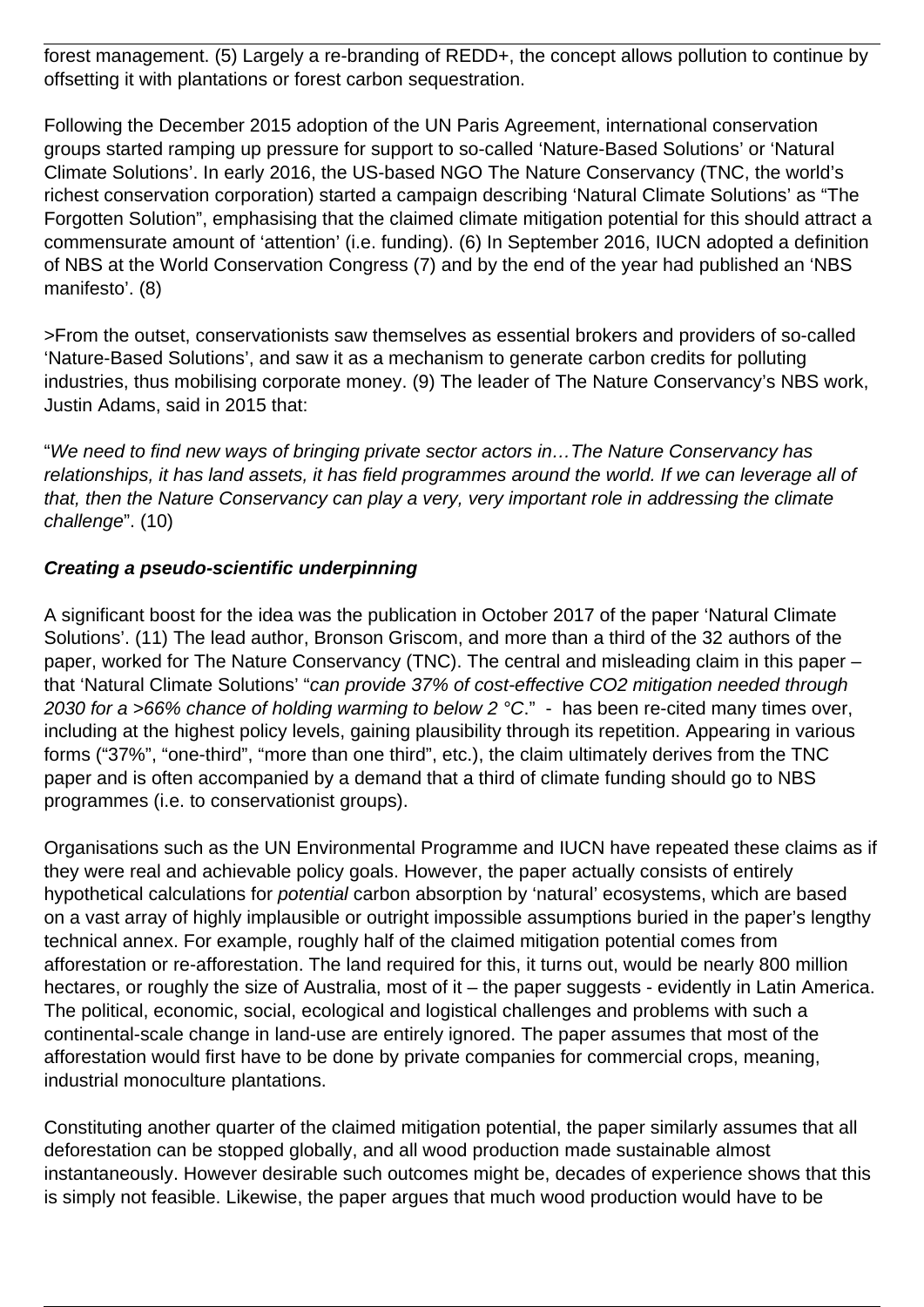switched to plantations, which would somehow simultaneously be storing more carbon. And much of the remaining 25% of the mitigation potential would come from global changes in agricultural practices, again ignoring the huge accompanying challenges.

So-called 'Nature-Based Solutions' are largely neither 'solutions', nor 'natural'.

### **NBS to take centre-stage in 2021?**

There are clear efforts to push NBS into the mainstream of the next UN climate negotiations, the UKhosted UN COP-26, now scheduled for November 2021. The UK government has stated that it is one of its five priority areas for the negotiations. (12) The UN's important Standing Committee on Finance will dedicate its 2021 annual 'Forum' meeting entirely to NBS. (13) It doesn't seem to trouble the Committee that it will discuss in detail a concept which is entirely undefined within the UN system and only very vaguely defined in any terms anywhere. The Committee has received submissions of gushing support from the conservation industry, as well as numerous governments including those of France and Germany.

NBS has recently been portrayed as a unifying solution to both problems of climate change and biodiversity loss, and a parallel effort has been taking place to inject it into the Convention on Biological Diversity (CBD). The term is included in a draft new plan called the 'Post-2020 Global Biodiversity Framework', which will set out the CBD's targets for the next decade and is scheduled to be adopted by the CBD in October 2021.

Given the origins of NBS, there are concerns that NBS could fund a plan by IUCN and other major conservation groups (i.e. corporations), such as WWF, to increase the cover of protected areas to 30% of the planet by 2030. This 'target', which is also a key objective for the conservation industry within both the CBD and UN climate negotiations, would potentially represent a vast grab of indigenous and community lands.

Meanwhile, 2020 saw the conservationist groups starting to win the corporate funding jackpots they have long sought. TNC, WWF, Environmental Defense Fund (EDF) and other pro-NBS offset groups each received US\$100 million in funding from Amazon founder Jeff Bezos. (14)

## **The Emperor's NBS clothes…**

Of course, little or no NBS mitigation has actually been achieved in the four years since the Griscom/TNC paper was published. The real world has seen the worst forest fires ever in many regions, huge new areas of carbon-dense peatlands have been allocated for oil exploration in Africa, and existing natural sinks such as Amazon rainforest instead becoming carbon sources. Despite the fact that its wild claims are now entirely unachievable, The Nature Conservancy has issued no reassessment or retraction of its highly influential 2017 paper, which continues to mislead policy makers and the public. (15)

NBS represents a serious danger in perpetuating climate change, a greenwashing monster that has been unleashed and fed by self-interested conservationist groups. They should be relentlessly challenged for the damage they have done to efforts to protect the planet.

Simon Counsell March 2021